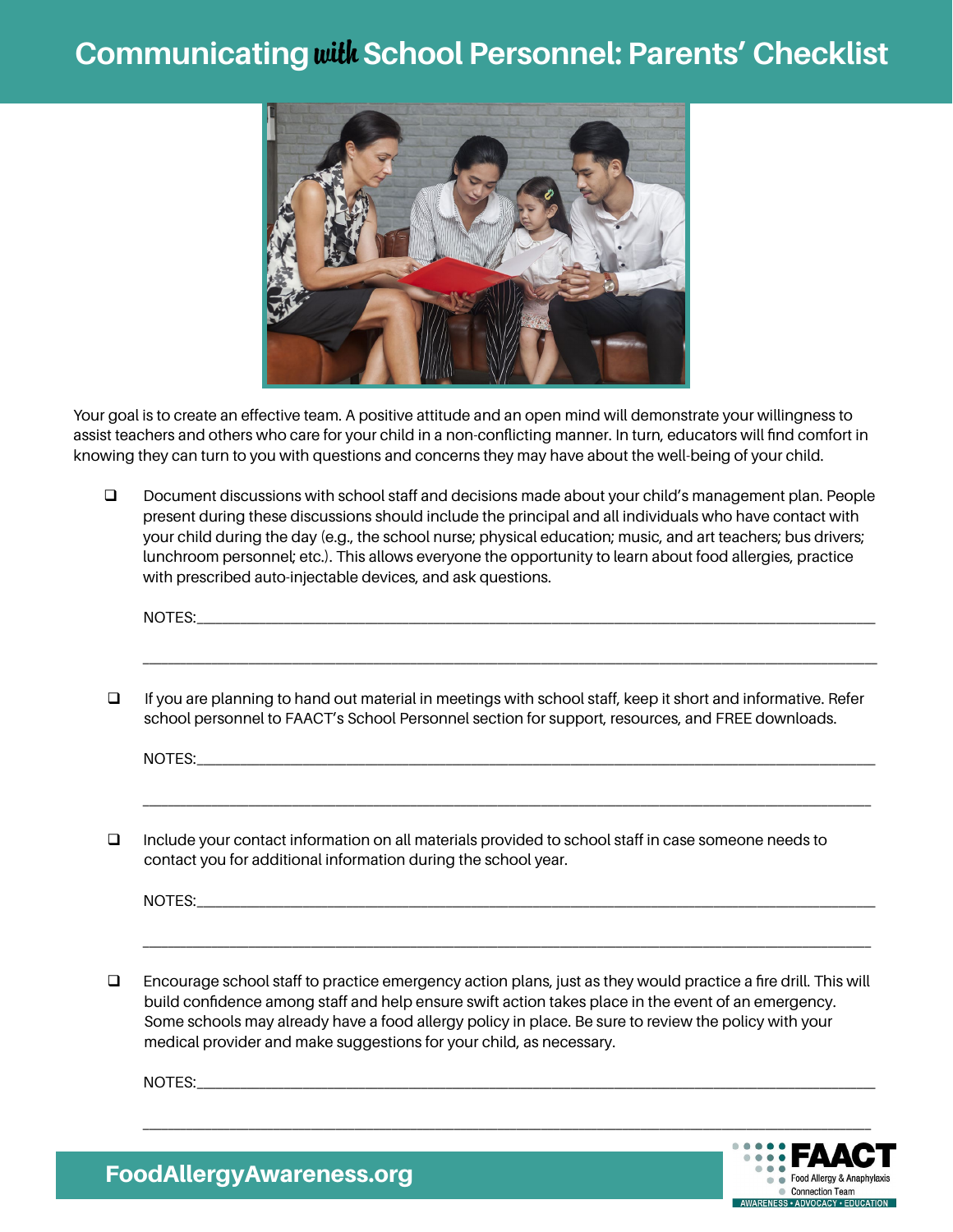## Communicating with School Personnel: Parents' Checklist (pg.2)

|           | Discuss "what ifs" and plan for unexpected situations to ensure everyone is confident in their ability to<br>handle any type of emergency throughout the day.                                                                                                                                                        |  |
|-----------|----------------------------------------------------------------------------------------------------------------------------------------------------------------------------------------------------------------------------------------------------------------------------------------------------------------------|--|
|           | o What if a reaction happens during an after-school program?                                                                                                                                                                                                                                                         |  |
|           | o What if a reaction occurs on the playground?                                                                                                                                                                                                                                                                       |  |
|           | o What if a reaction occurs when a substitute teacher is leading the class?                                                                                                                                                                                                                                          |  |
|           | o What happens if a reaction occurs on the school bus?                                                                                                                                                                                                                                                               |  |
| NOTES:    | During the meeting with school personnel, the nurse should demonstrate how to use your child's<br>prescribed epinephrine auto-injector, or you can do this. Practicing use of your child's epinephrine trainer<br>will build confidence among caregivers and will help ensure prompt action in emergency situations. |  |
| meetings. | Having an education advocate sometimes helps to open lines of communication and address areas of<br>concern in discussing 504 and other health plans that may otherwise not have been addressed in initial                                                                                                           |  |
|           |                                                                                                                                                                                                                                                                                                                      |  |
|           |                                                                                                                                                                                                                                                                                                                      |  |



FoodAllergyAwareness.org